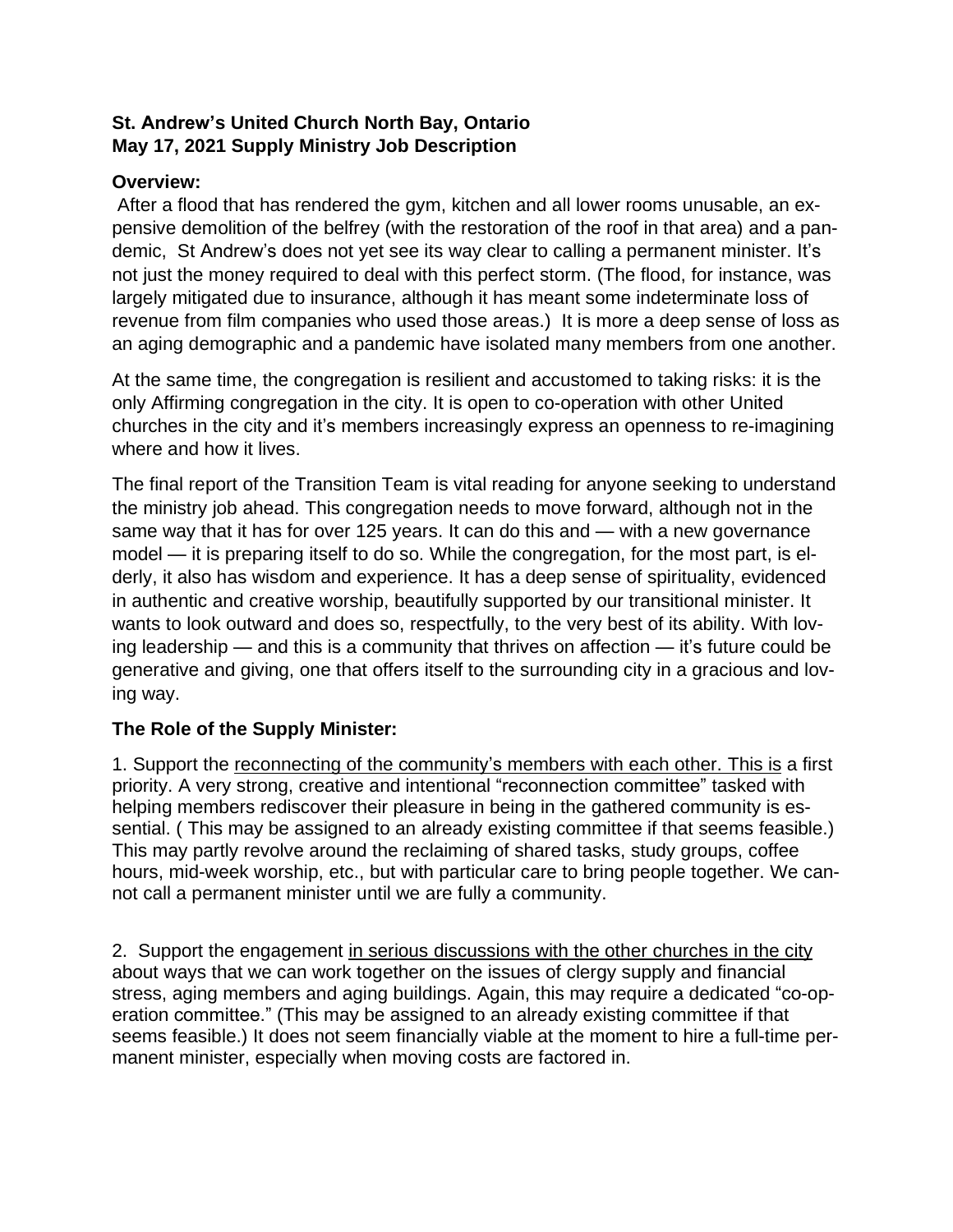3. Support the reaffirmation and renewal of our affirming status, with every effort made to bring all members into the discussion. The fracture line in our congregation needs to be dealt with. This congregation wants to live in harmony, working toward shared goals that satisfy both the members' needs to be purposeful and to "be the hands of Christ" together. In affection and friendship. We need a reaffirmation committee. (This may be assigned to an already existing committee if that seems feasible.)

4. Help the congregation study, integrate, and implement the report of the Transition Team. The reports' remarks about transparency, identity, the mentoring of administrative life — who does what — and communication are extremely valuable. They can help us into the future.

5. Provide (as Lillian has done wonderfully) a non-anxious presence, whose encouragement will enable this determined community to claim the resilience and creative spirit with which it is blessed. Above all, a supply minister could provide relief and care to those core volunteers who have led us through the pandemic, and perhaps enable their numbers to expand.

# **Relationships of Accountability:**

1. The supply minister is accountable to the Council in regards to providing leadership towards the agreed upon goals outlined above.

2. The supply minister is under the ongoing support and supervision of the Ministry and Personnel Committee.

### **Relationships of Support**:

1. The Regional Council Pastoral Relations Minister.

2. Permission of the Council to engage the wisdom and support of retired ministry personnel within the community of faith as mentoring elders.

3. The Ministry and Personnel Committee as appropriate to their mandate.

### **Relationship to other Church Staff:**

The supply minister will model collegial relationships with other church staff, striving to create a culture of appreciation and accountability. The supply minister has responsibility for providing opportunities for staff to gather (virtually or in person) as needed and helpful to the tasks and vision of the shared ministry. The supply minister will not supervise other church staff in terms of ongoing performance, but will have the responsibility to assist in prioritizing and assigning work tasks as related to the ministry of the community of faith.

### **What the Supply Minister is not responsible for and should not spend ministry time doing:**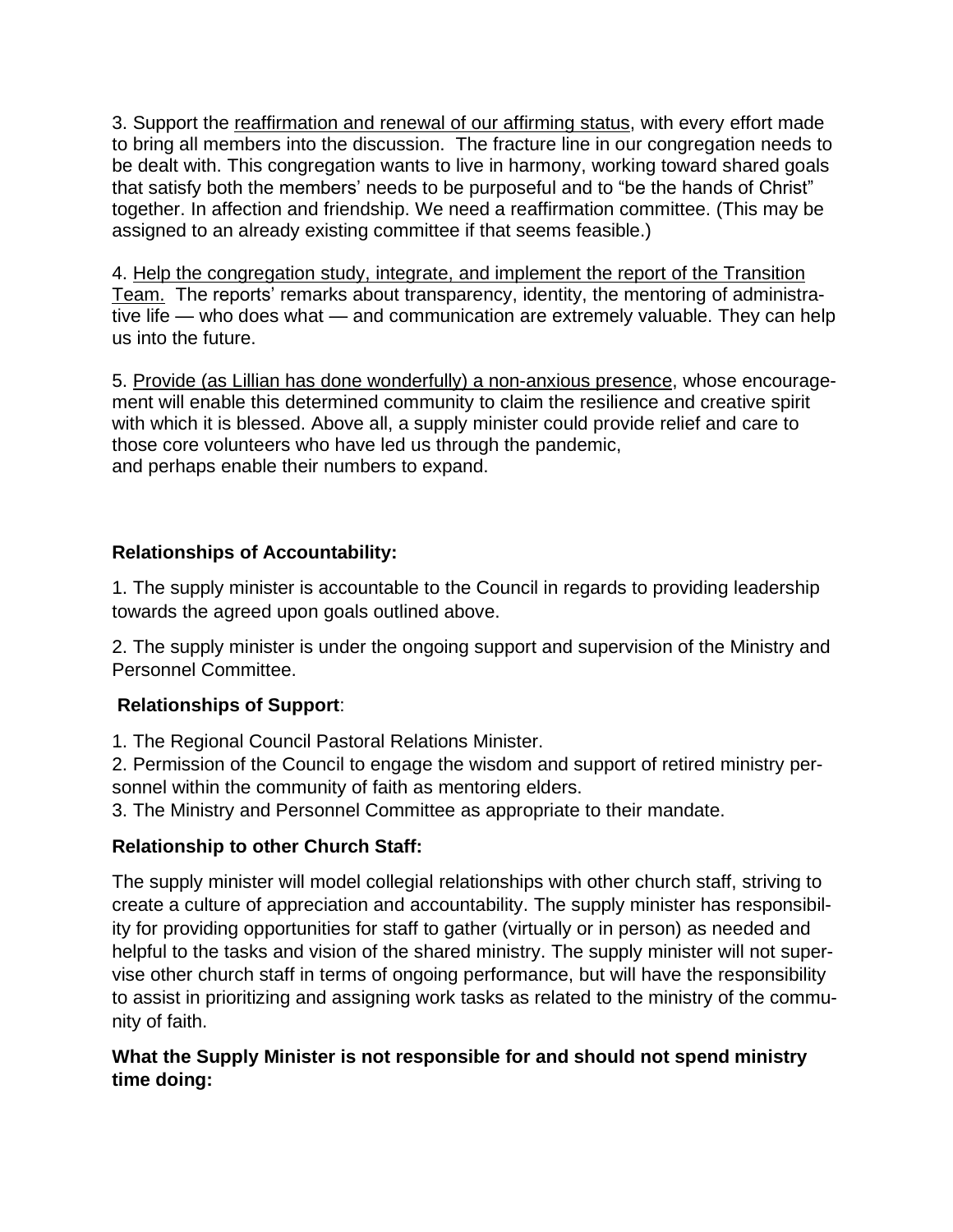- 1. Property management
- 2. Custodial duties

3. Secretarial tasks that belong to others

### **Ministry Task Responsibilities:**

#### **Worship** (25 %) 8 hours

• To coordinate with the Worship & Christian Development Team opportunities for worship leadership that will also support the work of rebuilding relationships within the community of faith.

• To encourage and support innovation in worship including virtual worship mediums.

## **Administration & Communication** (30%) 12 hours

• To equip lay leaders to understand and fulfil their roles of responsibility.

• To oversee communication strategies that convey transparency and accurate information in a timely and accessible way.

• To support the Council in its work and responsibilities and mentor a respectful culture of engagement and discipleship.

• To name the administrative responsibilities of the community of faith to the denomination, CRA, and legal obligations and to identify process and resource to meet those responsibilities.

## "**Reimagining the Future" Goals (35%) 6 hours**

- To work with the Reconnection committee, the Reaffirmation committee and any others to be named by the Council to try to reimagine and rebuild the post-pandemic St Andrew's community.

- To design and facilitate imaginative ways of engaging this community of faith's participation in conversations about: it's role in the downtown; it's co-operation with other United churches; the future of the building; the best way to carry out its ministry in the future; and any others identified by the council.

### **Pastoral Care** (10 %) 4 hrs

• To help develop, support and encourage the lay pastoral care team.

• To provide "crisis" pastoral care to those in need.

• To provide liturgical support to pastoral care needs, funerals, baptisms, rituals to mark pastoral concerns .

# **Termination:**

• Agreement that either party can initiate termination with 30 days notice.